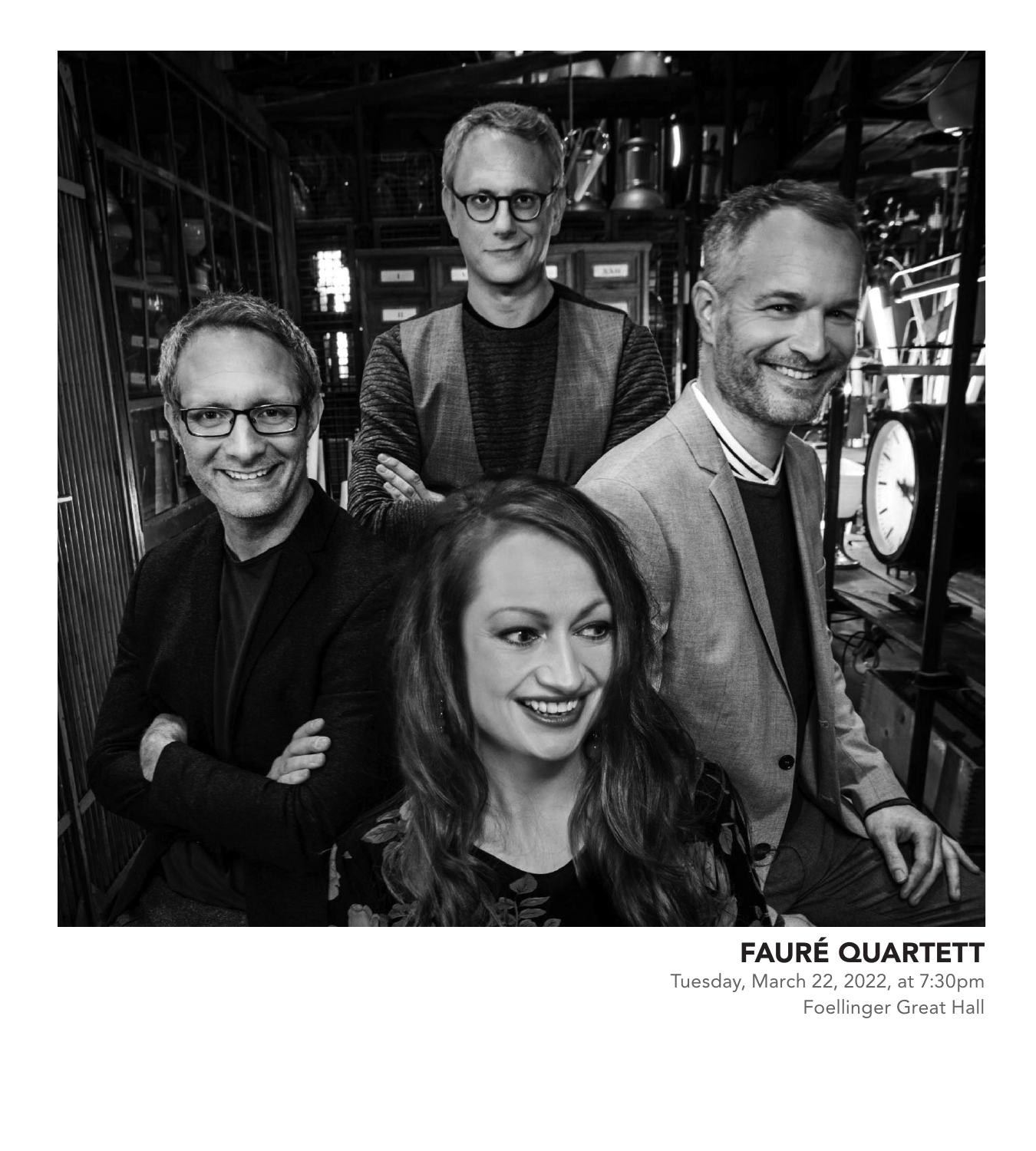# PROGRAM

### FAURÉ QUARTETT

Dirk Mommertz, piano Erika Geldsetzer, violin Sascha Frömbling, viola Konstantin Heidrich, cello

| Gustav Mahler<br>(1860-1911)     | Quartettsatz (Piano Quartet in A Minor)<br>Nicht zu schnell                                                                                                                                                                                                                                                                                                                                                                            |
|----------------------------------|----------------------------------------------------------------------------------------------------------------------------------------------------------------------------------------------------------------------------------------------------------------------------------------------------------------------------------------------------------------------------------------------------------------------------------------|
| Gabriel Fauré<br>(1845-1924)     | Piano Quartet No. 1 in C Minor, Op. 15<br>Allegro molto moderato<br>Scherzo: Allegro vivo<br>Adagio<br>Allegro molto                                                                                                                                                                                                                                                                                                                   |
| 20-minute intermission           |                                                                                                                                                                                                                                                                                                                                                                                                                                        |
| Modest Mussorgsky<br>(1839-1881) | Pictures at an Exhibition<br>Promenade<br>Gnomus<br>Promenade<br>The Old Castle<br>Promenade<br>Tuilleries (Dispute between Children at Play)<br>Bydlo (Cattle)<br>Promenade<br><b>Ballet of the Unhatched Chicks</b><br>Samuel Goldenberg and "Schmuyle"<br>The Market at Limoges<br>The Catacombs<br>Cum mortuis in lingua mortua (With the Dead in a Dead Language)<br>The Hut on Fowl's Legs (Baba Yaga)<br>The Great Gate of Kiev |

*Fauré Quartett appears by arrangement with: Marianne Schmocker Artists International 631.470.0393 www.marianneschmockerartists.com*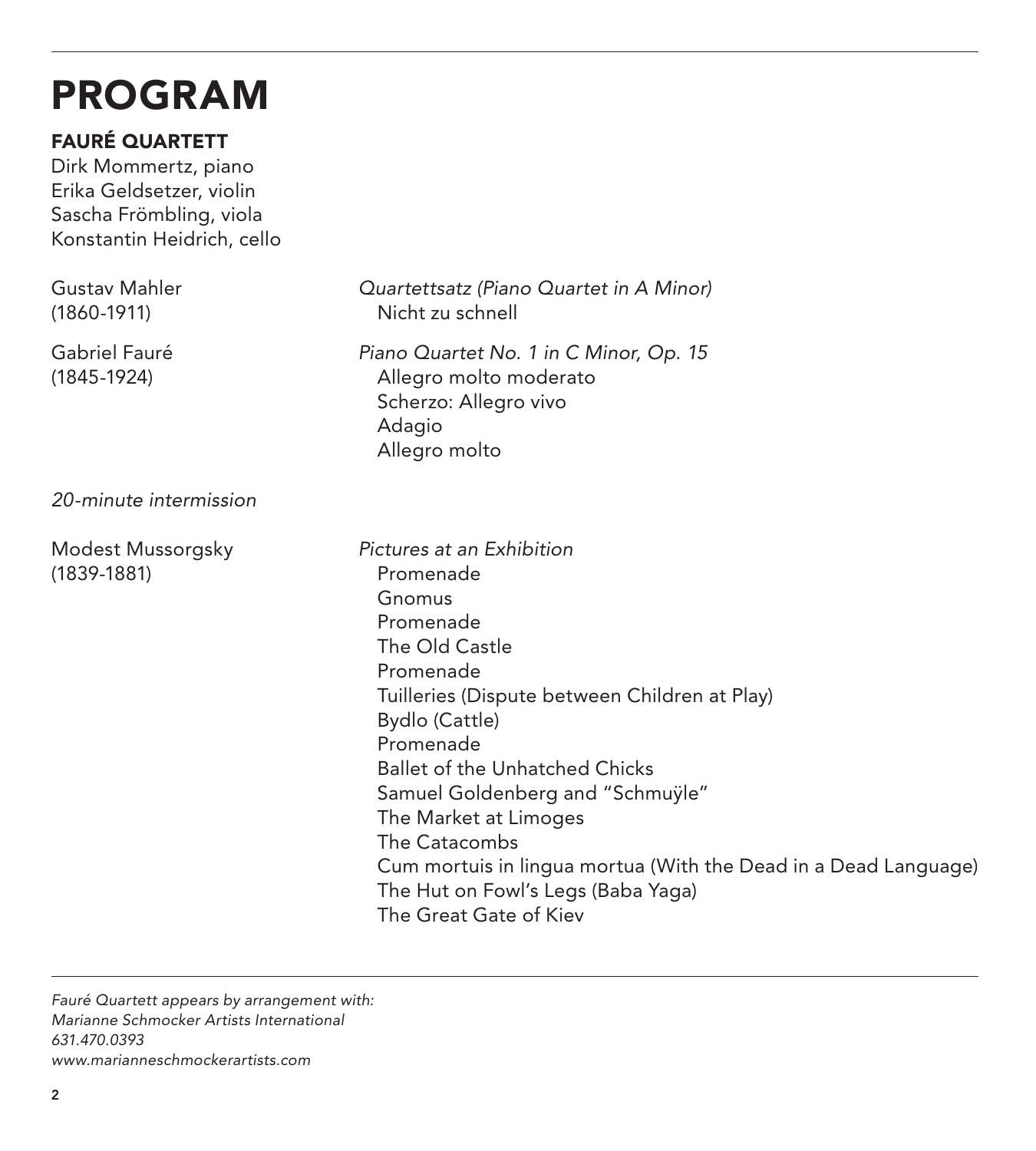### THANK YOU FOR SPONSORING THIS PERFORMANCE

With deep gratitude, Krannert Center thanks all 2021-22 Patron Sponsors and Corporate and Community Sponsors, and all those who have invested in Krannert Center. Please view their names later in this program and join us in thanking them for their support.

This event is supported by:



LENA & BOB GIESELMAN ENDOWMENT FUND



JOAN & PETER HOOD Twenty-Two Previous Sponsorships Three Current Sponsorships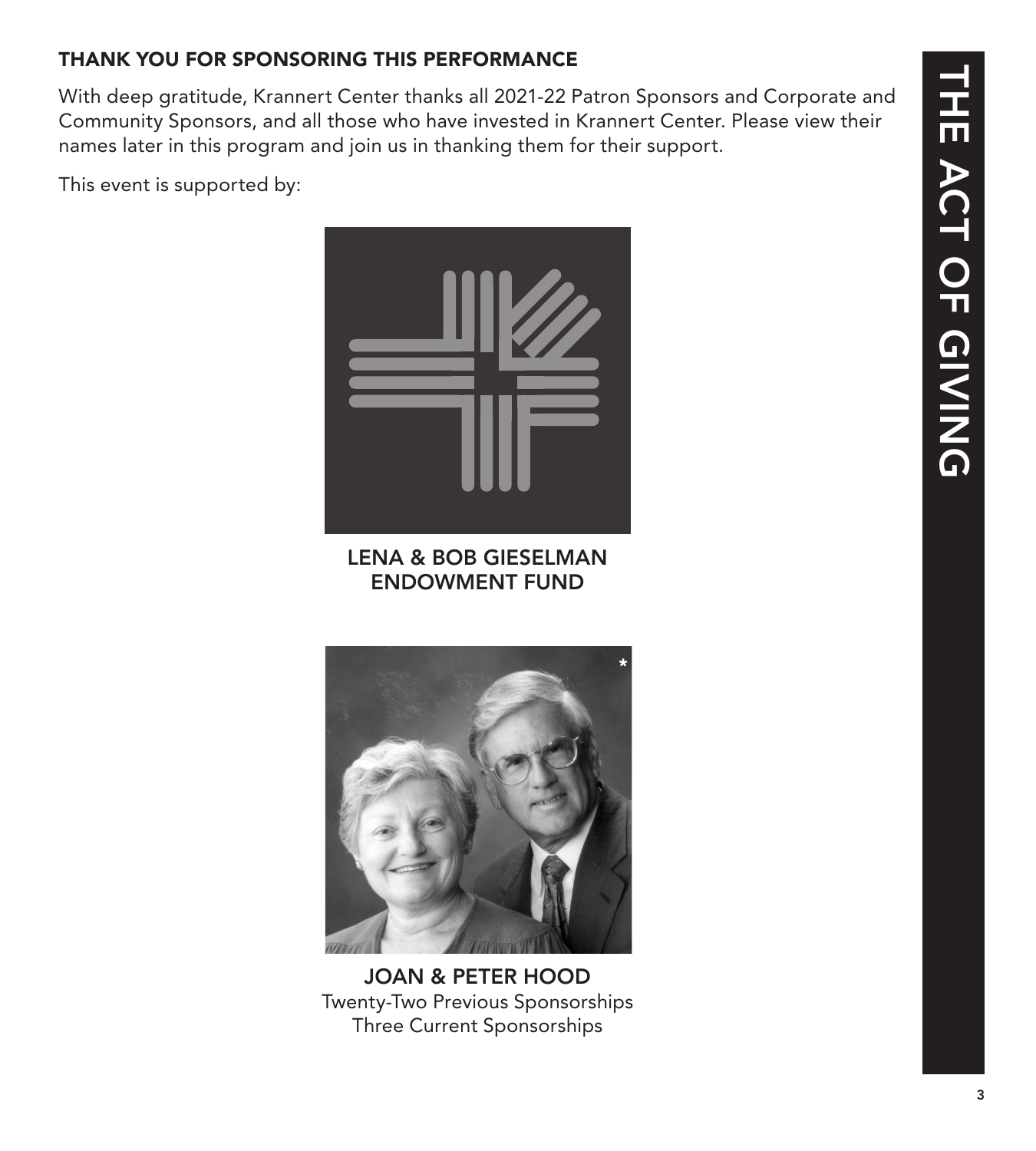

SHIRLEY SOO & MATTHEW GORMAN One Previous Sponsorship Three Current Sponsorships



GIGI & FRANK MILES Nine Previous Sponsorships One Current Sponsorship



MARLYN RINEHART Thirteen Previous Sponsorships One Current Sponsorship



PAT & ALLAN TUCHMAN Ten Previous Sponsorships One Current Sponsorship

\*PHOTO CREDIT: ILLINI STUDIO

HELP SUPPORT THE FUTURE OF THE ARTS. BECOME A KRANNERT CENTER SPONSOR BY CONTACTING OUR ADVANCEMENT TEAM TODAY:

KrannertCenter.com/Give • advancement@krannertcenter.illinois.edu • 217.333.6700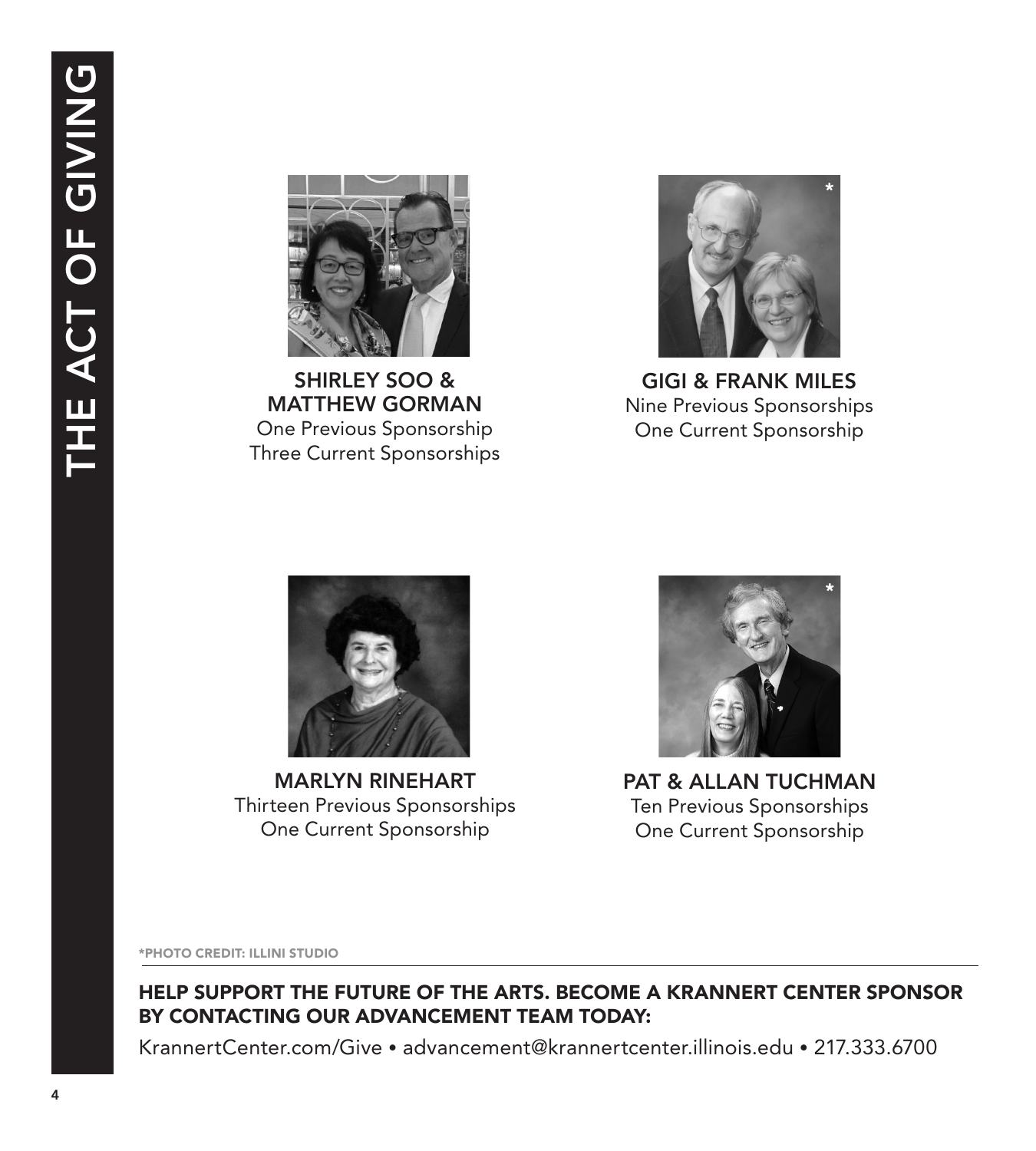#### GUSTAV MAHLER

Born July 7, 1860, in Kaliště, Czechia Died May 18, 1911, in Vienna, Austria *Quartettsatz (Piano Quartet in A Minor)*

We associate Mahler predominately with his magnificent orchestral music and song cycles, of course, but to omit his one remaining chamber music work from the repertoire is a serious mistake, as you will testify on hearing the seldomperformed A Minor Piano Quartet, also known simply as *Quartettsatz* (quartet movement). The brief, 12-minute work was composed in 1876 when Mahler was still a student at the Vienna Conservatory. Although he composed a number of chamber music works between 1875 and 1883, *Quartettsatz* is the only one to survive. It was not published until 1964.

The piece is often considered fragmentary, probably because it includes an unfinished second-movement scherzo. On hearing the gorgeous and moving first movement, Nicht zu schnell (not too fast), however, one could easily understand why Mahler might have wanted to end there since it seems a moment of musical perfection. With just four instruments, the work bears his fine orchestral qualities, yet definitely remains a chamber music work—a great one for sure.

## PROGRAM NOTES

### GABRIEL FAURÉ

Born May 12, 1845, in Pamiers, France Died November 4, 1924, in Paris, France *Piano Quartet No. 1 in C Minor, Op. 15*

In light of the contrasting musical styles that flourished within his lifetime—Berlioz to Stravinsky—Fauré remained an ostensible conservative, but at the same time created a bridge between Romanticism and the new music of the first quarter of the 20th century. He escapes any real categorization, however, because of a certain elusiveness that pervades his music. Yet, it has its own form of sophistication and elegance that elicited the highest praise from the severest critics. In a 1924 article in *Musical Quarterly*, Marcel Proust called it "a mixture of lechery and litanies" and in an 1897 letter to Fauré said, "I not only admire, adore, and venerate your music, I have been and still am in love with it." Debussy compared it to "the gestures of a beautiful woman," and Albert Roussel said in a 1924 article in the French journal *Comodia*, "Without noise or fuss of meaningless gestures, he pointed the way toward marvelous musical horizons overflowing with freshness and light." With their graceful beauty, wealth of musical ideas, generous Romanticism, and new sense of harmony, Fauré's compositions justify all of these comments.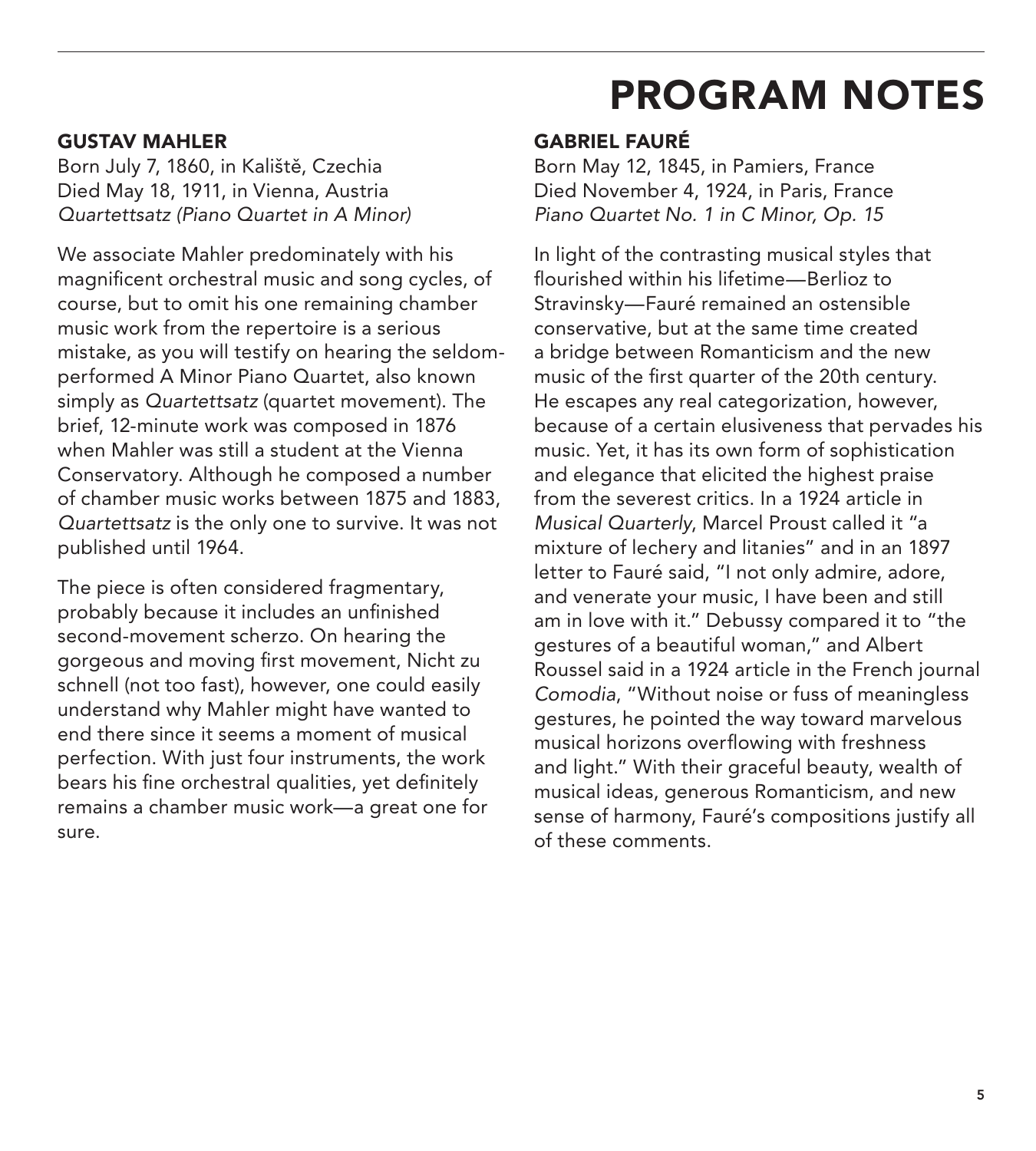Unlike his French colleagues, Fauré had a dislike of strong colors and dramatic effects which, according to musicologist Jean-Michel Nectoux in his *Gabriel Fauré: A Musical Life* (Cambridge University Press), he considered "too commonly a form of self-indulgence and a disguise for the absence of ideas." Fauré, however, seemed to have invented his own sense of powerful color and drama as indicated in his wonderful body of chamber music works. Notably, he was a student of Saint-Saëns and a teacher of Ravel.

Fauré was not without his inner torments despite his success as a composer, as organist at the Madeleine, and as Director of the Paris Conservatoire. By 1916, he was completely deaf and had suffered severe depression. Although his marriage to Marie Femeit remained intact, he had various relationships including the singer Emma Bardac, the composer Adela Maddison, and finally with the pianist Marguerite Hasselmans who remained his companion from 1900 until his death in 1924. One cannot help but think that these situations affected his music, subtly masked though they may have been.

Coming early in Fauré's career between 1876 and 1879, the C Minor Piano Quartet appears tied to his broken engagement with the beautiful Marianne Viardot, daughter of a French family prominent in operatic circles. The disconsolate Fauré was later comforted when he returned to his first love, the composition of chamber music and specifically the C Minor Quartet.

The definitive opening statement of the first movement dispels our notions of watery Impressionism. Elusive yes, watery no. Thrilling arpeggios and scales announce the pianistic challenge of the work while the string parts signal its melodic gifts. The long-short-long rhythmic pattern lends much intensity to the movement.

The second-movement Scherzo is almost comic except for its delicacy. A quieter trio-like section intervenes before a return to the opening delicacy with much melody for the strings.

While the Adagio might well be an expression of Fauré's grief, the movement is too infused with light to be simply a statement of loss. One is reminded of the transcendent qualities of his famous *Requiem*.

The last-movement Allegro molto is in ABA sonata form and brings a return of the rhythmic pattern of the first movement, lending the work great cohesiveness. Like a good French novel, the Quartet builds to a passionate climax followed by a quiet recapitulation and, finally, to a brilliant conclusion.

Despite its undeniable dark underpinnings, the work is ultimately celebratory as suggested in the final Allegro molto and seems almost to contradict Fauré's declaration that he had been reserved all his life and was able to free himself only occasionally. Perhaps the C Minor Quartet is one of those times.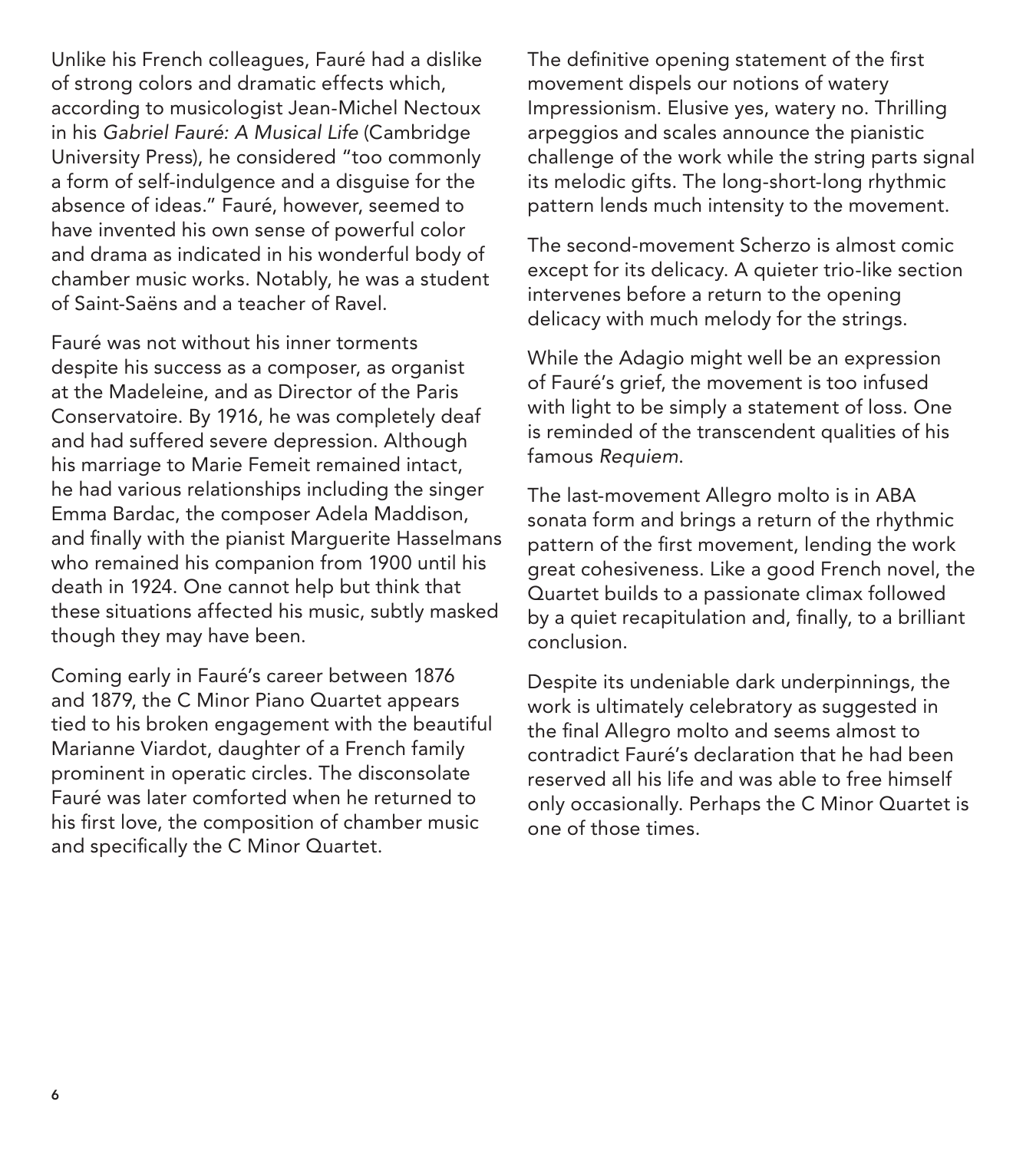#### MODEST MUSSORGSKY

Born March 21, 1839, in Karevo, Russia Died March 28, 1881, in Saint Petersburg, Russia *Pictures at an Exhibition*

Mussorgsky's inspirations for *Pictures at an Exhibition* were the paintings of his brilliant young artist and architect friend Victor Hartmann, whose early death at 39 so grieved Mussorgsky that he decided to write a piece in his memory. The 1874 memorial exhibition of Hartmann's work in St. Petersburg gave Mussorgsky impetus for a piano suite. In turn, the solo piano version cried out for the glorious orchestration given it by Maurice Ravel in 1922. Here the Fauré Quartett gives us a new version for piano quartet by Fauré Quartett member Dirk Mommertz.

The 15 movements of the work are punctuated by four "Promenade" sections suggesting the starting and stopping of a walk through an art gallery. To hear the return of the majestic theme lends both integrity and continuity to the work as a whole. "Gnomus" is based on Hartmann's drawing of a toy nutcracker in the form of a gnome with huge jaws, while "The Old Castle" refers to Hartmann's watercolor of an Italian castle with a troubadour standing before it holding a lute. "Tuilleries" or "Dispute between Children at Play" pictures the French garden near the Louvre with, as the title suggests, children at play in it. "Bydlo" is the musical interpretation of a Polish oxcart. The cheeping, chirping scherzo,"Ballet of the Unhatched Chicks," is based on Hartmann's costume designs for the

ballet *Trilbi.* "Samuel Goldberg un Schmuÿle" is often retitled as "Two Polish Jews, Rich and Poor" in which a beggar tries to wheedle something out of a rich man on a street corner in a Polish ghetto. "The Market at Limoges" pictures the bustling market in the central France city. In "Catacombs'" Hartmann depicts the subterranean tombs of Paris where the architect himself studies a pile of skulls. The "Cum mortuis in lingua mortua" is a darker restatement of the "Promenade" theme and is best explained by its translation from Latin: "With the Dead in a Dead Language." (Mussorgsky's own footnote to the music reads: *The creative spirit of the departed Hartmann leads me to the skulls, calls out to them, and the skulls begin to glow dimly from within.)* "The Hut on Fowl's Legs" portrays a carved clock on the hut of Baba Yaga, a witch of Russian legends, who rides through the air in a mortar that she uses to grind up human bones for food. The final "Great Gate of Kiev" represents Hartmann's drawing of a monumental gate for Tsar Alexander II. Mussorgsky's music evokes a great procession and the ringing of bells. The Promenade theme recurs for the last time, binding together the entire suite. While Hartmann's drawing won the design competition for the gate, the gate itself was never built. Fortunately, the music in all its versions remains.

©2022 *Lucy Murray*